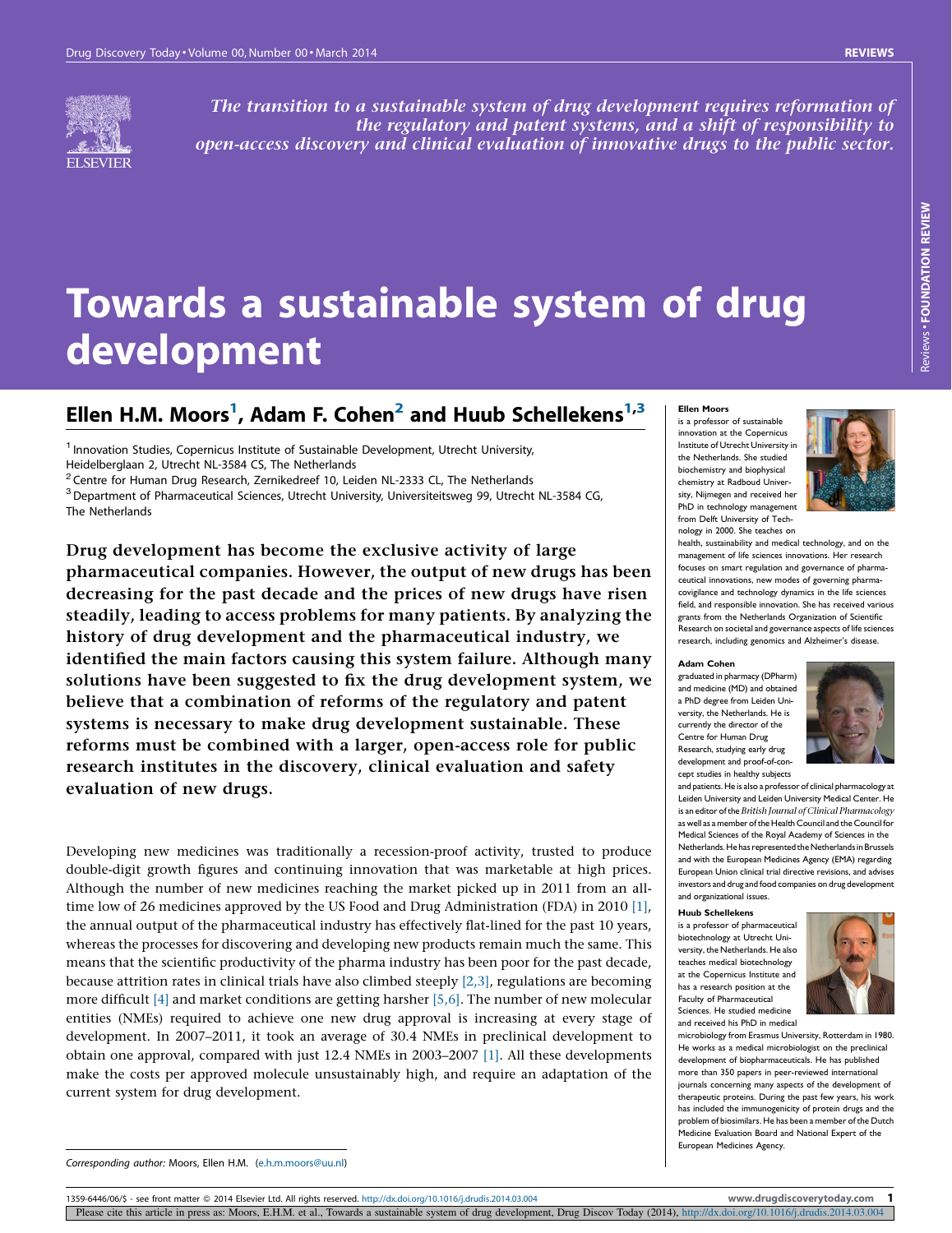Additionally, there appears to be a lack of added value over existing treatments for several of these new medicines [\[7\]](#page-8-0). Previously, pharmaceutical companies were able to develop drugs for health problems that had never been addressed before. Today, few such unaddressed categories remain, meaning that most newly developed drugs will be competing with existing ones. This has led to public policies to stimulate drug development, including incentives for novelty drugs [\[8,9\]](#page-8-0). However, during the current economic crisis, pharmaceutical companies have been rather cautious, which favors an incremental research focus on followon drugs that offer little additional efficacy [\[10\]](#page-8-0) over more speculative high-risk and/or high-reward innovation strategies. Additionally, Olfson and Marcus [\[11\]](#page-8-0) recently showed a significant decline in average difference in efficacy between active treatment and placebo. This supports new directions for comparative effectiveness research on drugs, including comparative studies on the safety, tolerability and cost of treatments with established efficacy.

In addition, drug prices are increasing at a rate that blocks access to essential drugs in the developing world, as well as in Europe and the USA [\[12\]](#page-8-0). Increasing costs of development [\[13,14\]](#page-8-0), and medications going off patent, are eroding the financial position of major companies and their capacity to develop new drugs [\[15\]](#page-8-0). Some major and extensively publicized safety problems with new medicines have also led to early market withdrawals. As a result, the reputation of the pharmaceutical industry and public trust in the regulatory system has been damaged [\[16,17\].](#page-8-0)

This previously unheard-of accumulation of negative facts is considered by some industry-watchers to herald the demise of the current system of drug development. The question is whether solutions can be found within the system to remedy this matter of great public concern, given that the need for effective treatments has in no way diminished.

In this review, we examine the most important impeding factors that have led to this system failure. We analyzed the impacts of the solutions offered to repair the system, and we suggest a model for sustainable drug development that is capable of providing affordable, safe, effective and innovative medicines, especially for unmet medical needs on a global scale.

#### The rise of the pharmaceutical industry

The industrial production of pharmaceuticals began during the 19th century, based on emerging technologies for the extraction, purification and modification of chemicals from natural sources. During the early 1800s, compounds such as morphine, atropine and colchicine were isolated and purified from plants, and the extraordinary potency of small amounts of these substances led to the rapid development of pharmacology as a scientific subject in the UK and Germany.

During the 19th century, the first drugs were chemically synthesized. Increasing insight into human physiology and pathology, and microorganisms helped to identify new compounds with biological activity and to screen for toxicity. Many chemical companies along the Rhine in Basel, Switzerland specialized in chemical dyes for the textile industry, and ventured into pharmaceuticals based on the possible use of these dyes as antimicrobial agents. These companies pioneered the basic discovery process for new drugs based on random screening of their collection of chemical compounds [\[18\]](#page-8-0).

Until the Second World War, pharmaceutical developments occurred in regular companies that produced their goods using standardized procedures. At that time, the rise of the pharmaceutical industry was accelerated by the development of large-scale production methods for penicillin, which revolutionized the treatment of infectious diseases. However, penicillin was not protected by patents, and there were many entrants in the market. Competition was strong; the price for 100,000 units of a standard form of penicillin dropped from US\$20 in 1943 to 4.5 cents in 1950, and its production became ultimately unprofitable [\[19\]](#page-8-0).

To be able to survive, pharmaceutical companies started to invest heavily in the discovery of new products, and took out patents to avoid a repeat of their experience with penicillin. The expansion of publicly funded biomedical research also provided a boost to the research and development of the industry. It was the beginning of the rise of the pharmaceutical industry, with many new, highly profitable drugs protected by patents and low tax or regulatory barriers. Between 1951 and 1961, 4562 new prescription products were brought to market. Approximately 10% of these products were new chemical entities, and analysts estimated that 70 cents of every dollar spent on drugs in 1961 went towards the purchase of drugs not available 10 years previously [\[20\].](#page-8-0)

Stricter conditions for the marketing of new drugs began with the thalidomide disaster of 1961. The introduction of the Drug Price Competition and Patent Restoration Act, also known as the Hatch–Waxman Act, in the USA in 1984 enabled the introduction of generic pharmaceuticals, but did not influence the rise of the pharmaceutical industry, which had its golden years during the 1970s and 1980s [\[21\]](#page-8-0). Large public investments in biomedical research, leading to scientific discoveries that in turn provided the industry with targets and tools for new drugs, and increased protection of inventions by patents were important to the success of the pharmaceutical industry.

#### Patents

During the 17th and 18th centuries, the use of medicine became increasingly scientific. The results were shared and mentioned in pharmacopeias, generally after the results were evaluated by a committee of prominent physicians. Any financial interest in the development or use of the new medicinal products was considered unethical.

Subsequently, a new industry emerged in the USA, UK and the rest of Europe. Local and regional wholesalers dealt in both imported and indigenous botanical products. Small specialty manufacturers produced extracts and other goods made from basic ingredients. Distributors at the national, regional and local levels produced and sold a variety of medicinal and chemical goods, including botanicals, animal products and refined chemicals. These products were marketed directly to the public, with almost no oversight. Drugs were in demand, and their manufacture and distribution was considered completely acceptable as long as the products were not adulterated.

By the end of the 19th century, the German pharmaceutical industry started to market synthesized rather than isolated products, such as aspirin, sulfonal and phenacetin. Although these products were patented and trademarked, their medical advantages were so obvious that they were also used widely by US doctors even though they were not included in the US Pharmacopeia. In

Please cite this article in press as: Moors, E.H.M. et al., Towards a sustainable system of drug development, Drug Discov Today (2014), <http://dx.doi.org/10.1016/j.drudis.2014.03.004>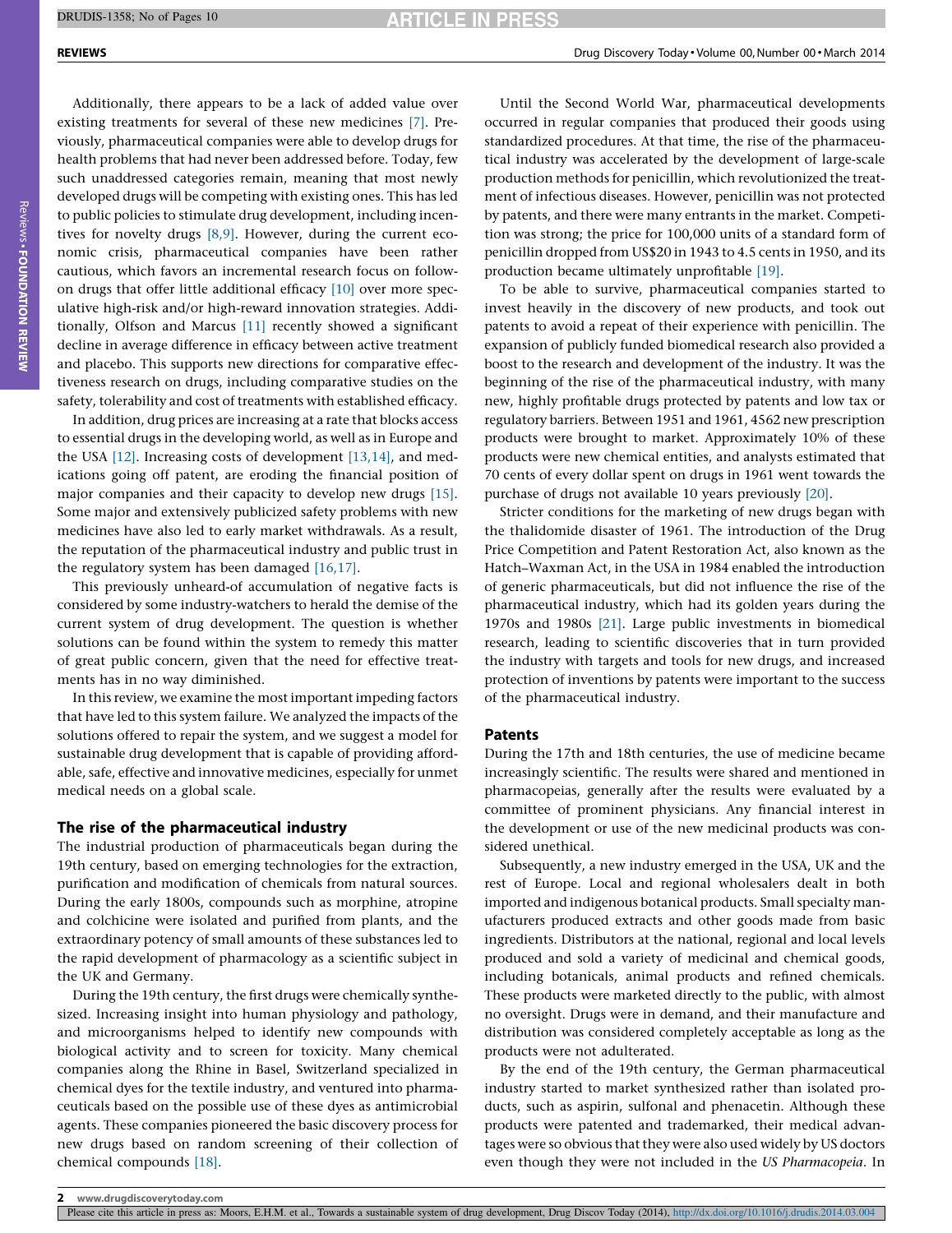addition, US companies started to patent processes, or to produce products by inlicensing methods patented by foreign companies.

Currently, the pharmaceutical industry holds patents covering the discovery process, the products themselves, and their production, formulation, delivery and indications. Consequently, the pharmaceutical sector is one of the main users of the existing patent system. The number of pharmaceutical-related patent applications to the European Patent Office (EPO) nearly doubled between 2000 and 2007. The industry is now the major filer of patents in the European Union (EU), with 17,006 filings in 2008, even higher than in the information and communication technology sector.

The patent system gives the inventor a monopoly, which enables the recovery of research and development costs with a premium as reward. Furthermore, it intends to stimulate innovation, because the publication of the patent gives others a basis for further developments. The monopoly offered by patents has resulted in high prices for drugs. In addition to the increasing cost of new drugs, the prices of existing drugs have increased faster than the rate of inflation. The high prices restrict access to drugs in less affluent parts of the world, and have led to inequalities in drug access in Europe and the USA. The problem with the patents is that they reward incremental low-risk innovation more than high-risk ground-breaking innovative research [\[22,23\]](#page-8-0). A strong fear of sharing intellectual property exists, even though collaboration could accommodate innovation opportunities [\[24\]](#page-8-0). A 2009 report by the European Commission on the use of patents within the pharmaceutical sector [\[25\]](#page-8-0) shows that companies develop and practise defensive patenting strategies primarily to block the development of competing innovative products. A total removal of the patent system would make risk-based funding impossible and new solutions are required. The FDA recently responded to this problem by formulating guidance about novel, ground-breaking combination therapies, in which two or more novel agents are tested and co-developed together in a single development program [\[26\].](#page-8-0) This indicates a new paradigm for drug developers that emphasizes sharing of information and collaboration in testing combinations.

#### Regulatory system

The regulatory system of medicines has met with many criticisms over the years: it is bureaucratic, hampers innovation, is not science driven and keeps competition and new entrants out. It costs more than it yields, is too industry minded, delays the availability of new drugs, does not protect against unsafe drugs and lacks alignment with doctors [\[27,28\]](#page-8-0).

One of the most striking observations regarding the drug regulatory system is the lack of research regarding its functioning and effectiveness, which makes it difficult to substantiate or rebuff the criticism. However, it also means that a scientific rationale for most of the demands of the regulatory system is lacking. Regulation of medicines must be more founded upon scientific principles [\[29\].](#page-8-0)

The regulatory system is rather rigid, which does not enable a rapid adaptation to new scientific insights or technological advances. A drug development process takes an average of 10 years and, in principle, the same product coming from the same production process should be used throughout the development.

Also, modifications in the production methods and their use after marketing authorization are expensive and need regulatory approval. Therefore, manufacturers are locked into outdated technology for a considerable time period and are discouraged from using innovative methods for developing drugs.

The regulatory demands and number of guidelines is also expanding at an increasing rate and is considered to be the most important reason why the cost of introducing new drugs is increasing. These increasing costs have consequences for innovation: the barrier for small companies becomes higher. New companies have more difficulty in getting their drugs approved, although small companies might also be under a higher pressure and, therefore, more inclined to submit a request for marketing authorization prematurely. Higher costs also means companies are less willing to take risks and prefer developing follow-on products rather than drugs with a complete new mode of action.

Although there is evidence that the introduction of regulatory demands has led to a marked decline in new drugs, there are no data showing whether regulation has led to better drugs. It remains unclear whether current regulatory requirements are able to establish the optimal benefit:risk profile for drugs. Although, both in the USA and Europe, regulatory guidelines are introduced on the basis of a comprehensive public consultation, no detailed analysis of the cost effectiveness of new guidelines is being performed. There is also no evaluation afterwards to determine whether the goal of the guidelines has been achieved. Thus, although the guidelines and recommendations are increasing, they are rarely revoked.

#### Academia and drug development

During the 18th and 19th centuries, there were impenetrable barriers between the drug industry and the medical and scientific world. These barriers started to crumble at the beginning of the 20th century, when the pharmaceutical industry, forced by the first laws regarding drugs and biological products, began hiring scientists to standardize drugs [\[30\]](#page-8-0). However, academics still treated pharmaceutical companies with suspicion. For example, industrial scientists were not allowed to join the American Society for Pharmacology and Experimental Therapeutics from its founding in 1908 until 1941 [\[31\].](#page-8-0)

This negative academic attitude changed slowly. In 1923, the Amsterdam University Professor Laqueur was one of three founders of the Dutch pharmaceutical company Organon, and became a member of its board of directors [\[32\]](#page-8-0). His research group created strong alliances with Organon, which first appeared on the market in 1923 with the pancreatic hormone insulin. Insulin provided the credibility of a research-oriented pharmaceutical company, as expressed in its corporate slogan: 'Manufacturer of Organ Preparations on a Scientific Basis'.

In a decisive turn-around, academic researchers in need of the experience of large-scale production facilities actively began to solicit collaboration with the pharmaceutical industry. The most striking example was the search by Howard Florey during the Second World War for a pharmaceutical company willing to produce penicillin [\[33\]](#page-9-0). Florey could not find an interested British company, and instead found a partner in the USA.

After the Second World War, research expanded within both the pharmaceutical industry and publicly funded academia and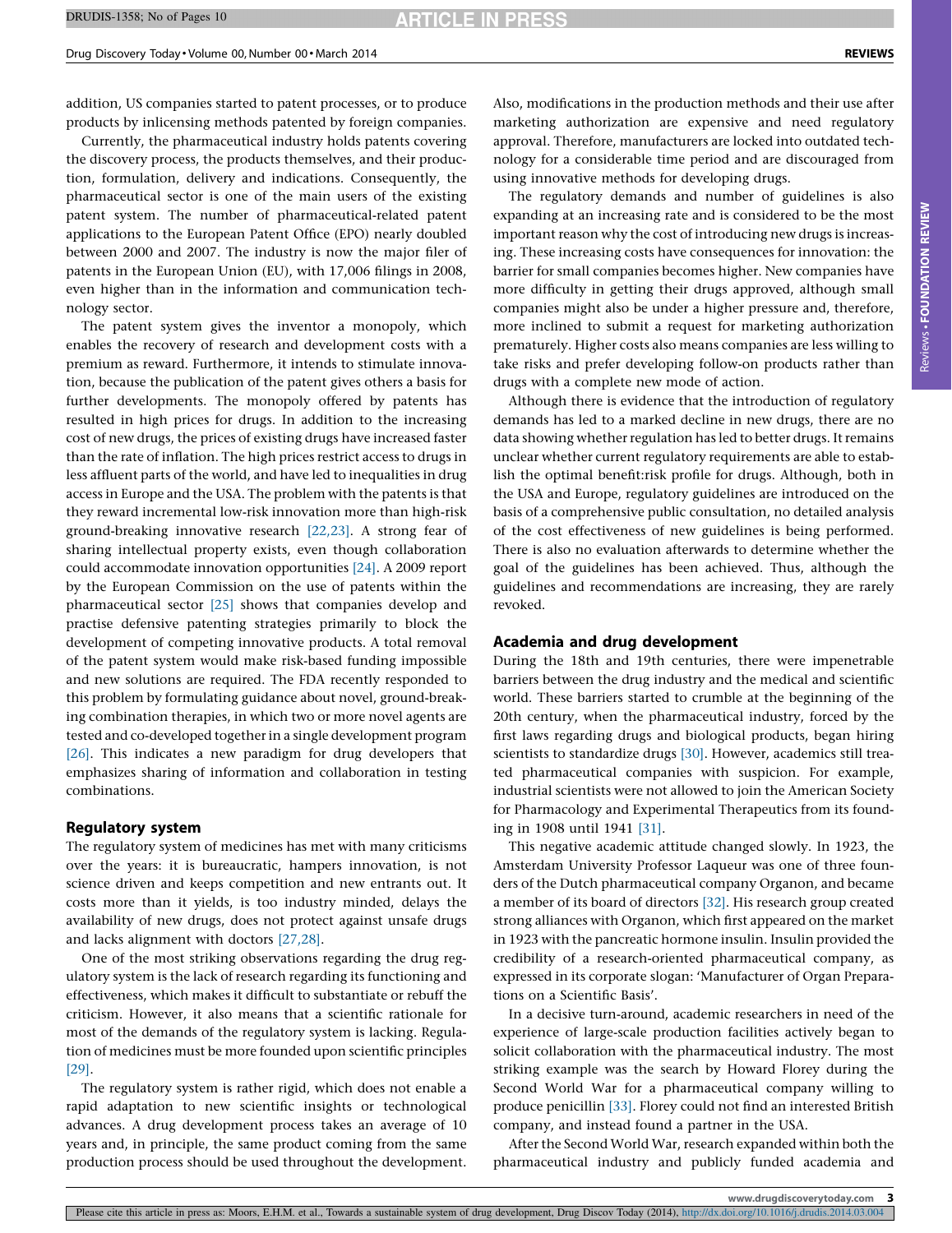research institutes, leading to a gradual increase in collaboration. Publicly funded research still emphasized understanding the basic biological mechanisms in health and disease, which provided the pharmaceutical industry with the scientific insights needed for drug development. Academia also educated the many doctors and scientists needed in the pharmaceutical industry.

The partition of roles, with industry functioning as the commercial developer of drugs and academia as the provider of science and staff, started to disappear with the biotechnological revolution during the 1980s [\[34,35\]](#page-9-0). With the help of venture capitalists, academic researchers started their own companies to exploit their inventions and discoveries.

Furthermore, national and international organizations consider biomedical research essential for their economic growth. Most biomedical research funding is dependent on public–private partnerships, with an increasing influence of the pharmaceutical industry. For example, in the new Innovative Medicines Initiative program of the EU, pharmaceutical companies not only define the topics of interest, but also lead the public–private consortia of research groups [\[36\].](#page-9-0)

However, the outcome of this commercialization of academic research has been poor, in terms of the number of new drugs. Many companies started by academics end in bankruptcy. The ones that survive by attracting investors or being taken over by pharmaceutical companies are those with products that are commercially attractive, regardless of their medical value. Finally, most university-initiated technology transfer units created to protect and sell academically generated intellectual property cost more than they earn [\[37\]](#page-9-0).

### The pharmaceutical industry: cruising altitude or free fall?

The success of the pharmaceutical industry is dependent on a pipeline with a continuous stream of new and commercially successful drugs. Over recent years, problems have been encountered in filling these pipelines. Many explanations have been offered for the recent dramatic drop in the introduction of new drugs to market [\[38–40\].](#page-9-0) The most frequent claim is that the lowhanging fruits have been picked, that is, most of the drugs for diseases that are easy to treat have been developed. However, this argument is difficult to reconcile with the data showing that 90% of all research efforts are directed at 10% of diseases [\[41\]](#page-9-0). Furthermore, there has been great scientific progress in understanding complex diseases, such as cancer. Some authors deny this and blame the organizational and profit-driven complexity of the pharmaceutical industry for its lack of innovative power [\[42\]](#page-9-0).

There are still many unmet medical needs [\[43\].](#page-9-0) Many neglected diseases are most frequent in the developing world, which cannot afford expensive drugs and, therefore, is an unattractive commercial market. However, affluent parts of the world also have an urgent unfulfilled need for new drugs. Pharmaceutical innovation should also encompass unmet health needs of different populations and particular groups of patients, such as older patients, women and children, who have particular needs regarding products and dosages. More research is necessary on personalized medicine with specific patient groups who benefit most from particular therapies [\[44\]](#page-9-0). There is relatively little research activity for less common diseases, such as neglected and orphan diseases,

and pediatric indications, because of their low market potential [\[45,46\]](#page-9-0).

New antibiotics are a case in point. There is an obvious need for new antibiotics because of increasing resistance to current drugs. Knowledge of the biology of microorganisms and development tools are amply available; however, although all of the necessary conditions are in place to support the development of new antibiotics, few have been produced [\[47\]](#page-9-0). Probably, the existence of cheap generic versions of many antibiotics to treat the most common infections contributes to this lack of development. A new antibiotic will become a second-line treatment, and such a restricted use of a new drug is not considered commercially attractive. Given the expiry of the patents of many widely used drugs, new drugs must increasingly compete with generic drugs. Mortality as a result of cardiovascular diseases has dropped considerably since the introduction of potent drugs to regulate blood pressure and reduce cholesterol levels. Generic versions of these drugs are increasingly being introduced and the pharmaceutical industry is clearly losing interest in developing new cardiovascular drugs [\[48\]](#page-9-0). Paradoxically, the high prices of patented medicines have caused the emergence of the generic drug industry. In contrast to other products that tend to become cheaper over time, medicines stay expensive and, in most cases, even increase in price, until the expiry of the patent.

The changing focus of the industry is also influencing the potential to develop innovative new drugs. Pharmaceutical companies are spending more on marketing than on research and development [\[49,50\]](#page-9-0). Obviously, it could be stated that all companies advertise to increase awareness of their product and increase sales, so that more money becomes available to spend on research and development. However, when this is overdone, marketing campaigns get aggressive and promotional practices become dubious. As seen for antidepressants, penalties have been steadily escalating with large fines as a result, as in the case of risperidone, an antipsychotic drug for use in older patients.

Mergers and acquisitions have become the main tool for companies to fill their pipelines. As a result, many large pharmaceutical companies are in a continuous state of reorganization, which does not favor stable research departments pursuing long-term scientific goals.

The consolidation of the industry has also resulted in the disappearance of medium-sized dedicated and specialized pharmaceutical companies and the rise of large pharmaceutical companies pursuing the same targets with the same technologies, which also erodes the innovative potential of the industry [\[51\]](#page-9-0). In many companies, greater attention to short-term shareholder value has affected investment in expensive research to develop the drugs that will provide profits over the coming decade. To mitigate the risks associated with drug development, large companies have diversified into areas such as diagnostics, medical devices and healthcare products, further reducing investment in drug research and development [\[52\].](#page-9-0)

### The vicious circle blocking innovation

From the 1960s to the 1990s, the pharmaceutical industry was successful in meeting many therapeutic needs. Evolving synthetic chemical technology made it progressively easier to produce new molecules with mechanisms of action similar to previous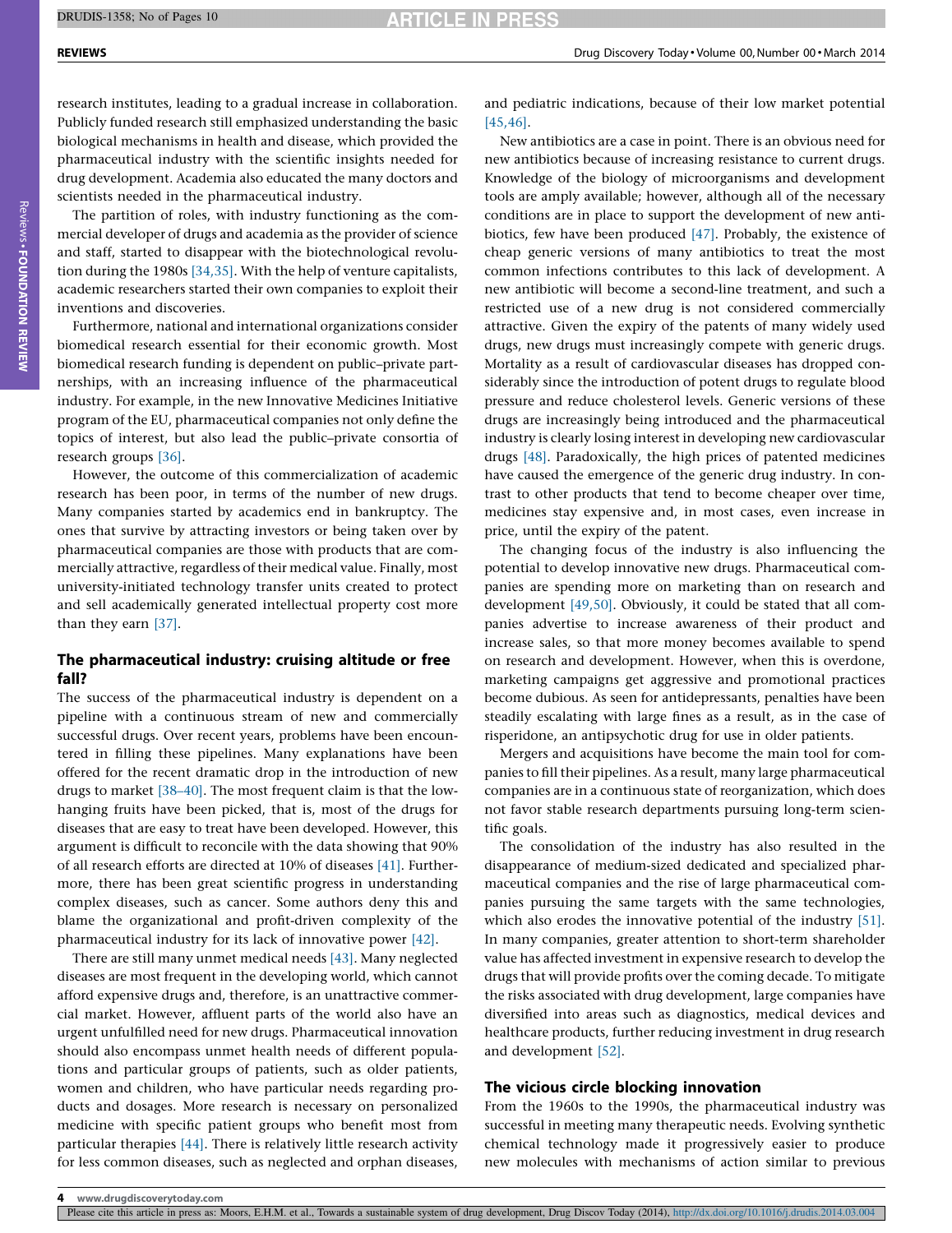**ARTICLE IN PRESS** 

molecules. Such chemically, but not therapeutically, innovative compounds were patentable. The long-term protection of patents allowed high prices to be asked, which in turn led to big increases in turnover and profitability throughout the industry, as well as to inevitable counterbalancing effects: the generic drug industry emerged, showing that it was possible to be profitable while selling drugs at relatively low prices. The introduction of generic drugs shortened the sales period of the patented drugs and put pressure on the pace of innovative developments. Chemical innovation was the easiest way to accomplish this.

The increased societal concern with safety of medicines led to ever-increasing regulatory requirements, adding to the burden of developing new medicines [\[53\]](#page-9-0). A 2011 survey with senior executives from the life sciences industry showed that the top three barriers for pharmaceutical innovation were directly related to their regulatory environment: (i) costs of drug development; (ii) time involved in drug development; and (iii) regulatory restrictions [\[54\].](#page-9-0)

Aggressive marketing was required to sell expensive medications that were only marginally different from already-existing treatments, which further eroded the reputation of the industry and hampered industry efforts to find well-trained scientists and maintain good relations with universities. In addition, the universities started to patent their own innovations, effectively becoming competitors rather than partners. The current regulative system in the developed western world, both regarding market approval and patent regulation, led to medicines becoming more expensive. This high cost created severe access problems, mainly in the developing world, further decreasing the reputation of the industry. Accordingly, the responsibility for resolving problems regarding too expensive, unavailable or unaffordable medicines lies with many actors in the entire healthcare system, one of which is the pharmaceutical industry producing the drugs [\[55\]](#page-9-0).

Pharmaceutical companies responded by increasing their size, and thereby market control, through mergers and acquisitions. They also started an intense lobby to extend patent duration and keep drug prices high. The end result was a vicious circle of negative trends that amplified each other [\(Fig.](#page-5-0) 1). An unpopular pharmaceutical industry has emerged that is highly attentive to marketing, and whose ability to develop real innovative products with added medical value is eroding. The question is how this situation can be remedied.

#### A model for sustainable drug development

There is a general awareness that the current system of drug development is in crisis. However, there appears to be little consensus about the cause of the problems and, therefore, how to solve them. We have tabulated the major reforms suggested in recent literature [\(Table](#page-6-0) 1) and analyzed the impact of these suggestions on the future sustainability of drug development. We considered the following impact parameters: effects on the risks of drug development, on innovation, on societal costs of new drugs and on access to drugs. We defined innovation as the development of real new drugs with added medical value and access. Affordability for the entire world population and medical need then function as drivers for innovation, independent of the market for individual drugs. We define societal costs of new drugs as the contribution to drug development by supporting biomedical research, as well as drug prices. We have clustered the reforms into five broad categories: (i) technological and organizational changes; (ii) changes in the patent system; (iii) changes in the regulatory system; (iv) changes in reimbursement; and (v) social and/or political changes.

#### Technological and organizational changes

The main goal of rationalizing drug development is to reduce the attrition rate [\[5\]](#page-8-0). Rational drug development has the potential to identify failures early during the development process, thereby reducing the risks of late-stage failures and facilitating innovation, because companies can concentrate their resources on the mostpromising drug candidates [\[56\]](#page-9-0). However, these changes will not make medicines cheaper, neither will they improve the access of developing countries and communities to drugs.

Finding new indications for existing drugs (i.e. repurposing) would be cheaper than developing new drugs [\[57,58\];](#page-9-0) however, it would substantially increase costs [\[59\]](#page-9-0) and does not fit our definition of innovation. Besides, medicalization of pharmaceutical research could improve innovativeness but at higher risks of development [\[60\]](#page-9-0). The most drastic organizational change drug companies have executed is the increase of size and market share through mergers and acquisitions [\[61\]](#page-9-0). Theoretically, such a move should lead to economy of scale. Unfortunately, mergers and acquisitions appear to be managed by cost reduction only, which inevitably leads to reduced investment in research and development and reduced innovation potential. A second deleterious consequence of mergers is a reduction of competition between companies, which can result in upward pressure on drug prices.

Other organizational changes include public–private collaboration [\[56,62–64\]](#page-9-0), precompetitive collaboration between companies [\[65\]](#page-9-0) and open-access innovation networks [\[24,38,61,66,67\]](#page-8-0). These types of collaborative research and development effort have more innovative potential than the individual partners and spread the risks among the partners. However, they do not reduce the risks of developing new drugs. In our analysis, concentrating drug discovery in noncommercial, publicly funded organizations, such as universities, would have a major effect on access problems [\[12,37,68,69\]](#page-8-0). The main motivation of researchers in these institutes will be medical need, rather than the market potential of their new drugs.

#### Changing the patent system

The proposed modifications of the patent and data protection systems are wide ranging, and not always consistent. Both shortening and lengthening the duration of protection of intellectual property have been advocated [\[70,71\].](#page-9-0) As long as companies are able to set their own prices, these changes in the system will not result in reduced costs. Companies confronted with a shortened period of product protection will increase their prices to maintain income, whereas there is no incentive to reduce prices when this period of exclusivity is lengthened.

Although a relaxed patent system for developing countries would certainly increase access to drugs in underdeveloped parts of the world by introducing local generic drugs [\[12,72\],](#page-8-0) it would not affect the other parameters of sustainable drug development. Restricting the ability of pharmaceutical companies to pay their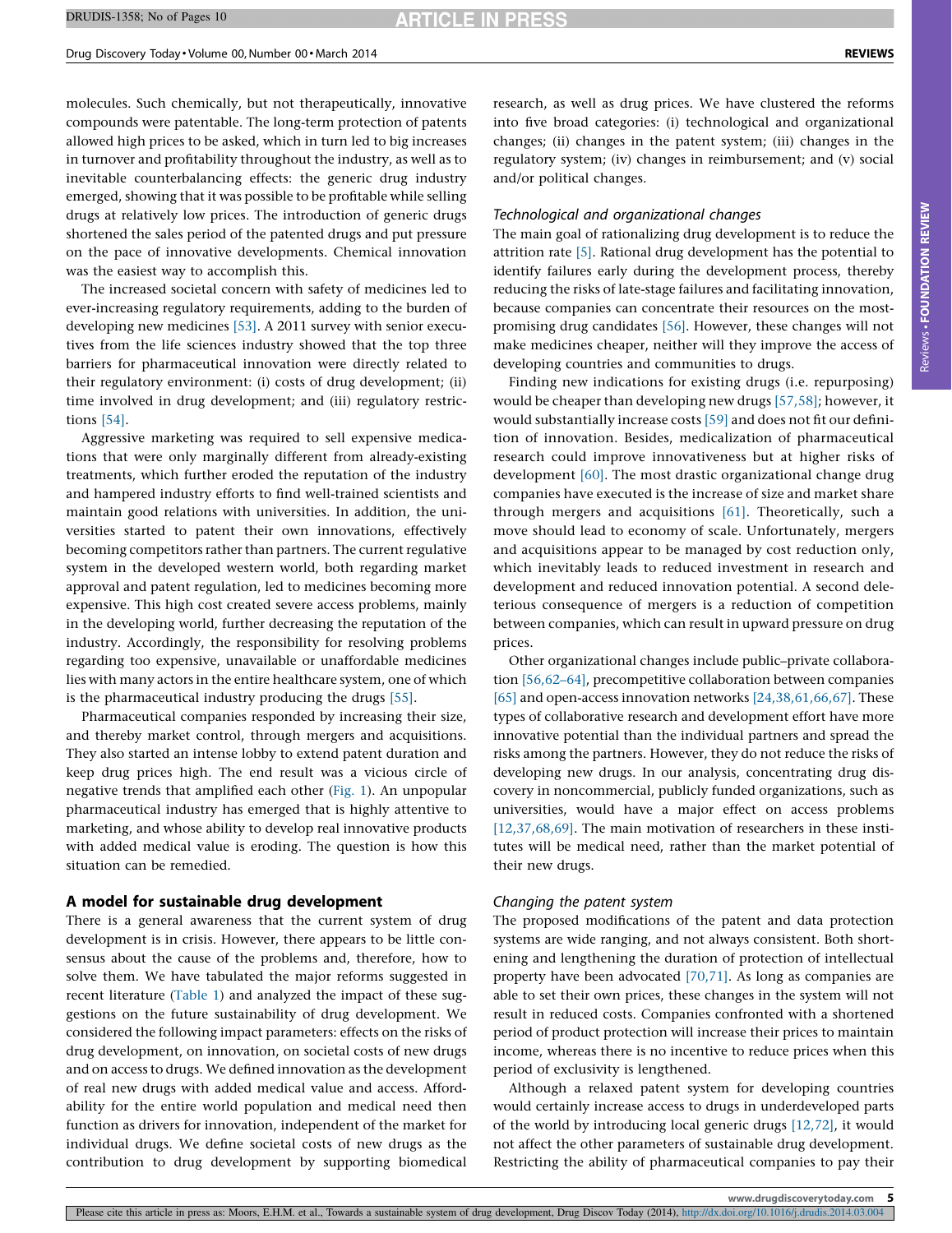#### <span id="page-5-0"></span>DRUDIS-1358; No of Pages 10

**ARTICLE IN PRESS** 



The vicious circle of trends in drug development.

As a result of patents, price competition is rare in the pharmaceutical industry. Patenting only substantial innovations would effectively end the development and intense marketing of followon drugs and promote innovation, because such developments would become much less lucrative compared with the development of drugs with new modes of action. However, the development of more innovative drugs would be risky, because of their intrinsic higher failure rate during development and after market introduction. The higher risk and the lack of competition by follow-on drugs

would inevitably lead to high prices of drugs, which makes them unaffordable and inaccessible for many patients [\[74–76\].](#page-9-0)

Both sharing in patent pools by companies [\[75\]](#page-9-0) and refraining from patenting by publicly funded research institutes [\[37\]](#page-9-0) would promote innovation and access, because drugs would be developed for a wider spectrum of diseases. However, these approaches would not diminish the risks of drug development.

#### Regulatory solutions

The recommended changes in the regulatory system are contradictory. Both relaxing and increasing the regulatory burden have

generic competitors to delay the introduction of their products would make generic drugs available sooner and reduce costs [\[73\]](#page-9-0).

Please cite this article in press as: Moors, E.H.M. et al., Towards a sustainable system of drug development, Drug Discov Today (2014), <http://dx.doi.org/10.1016/j.drudis.2014.03.004>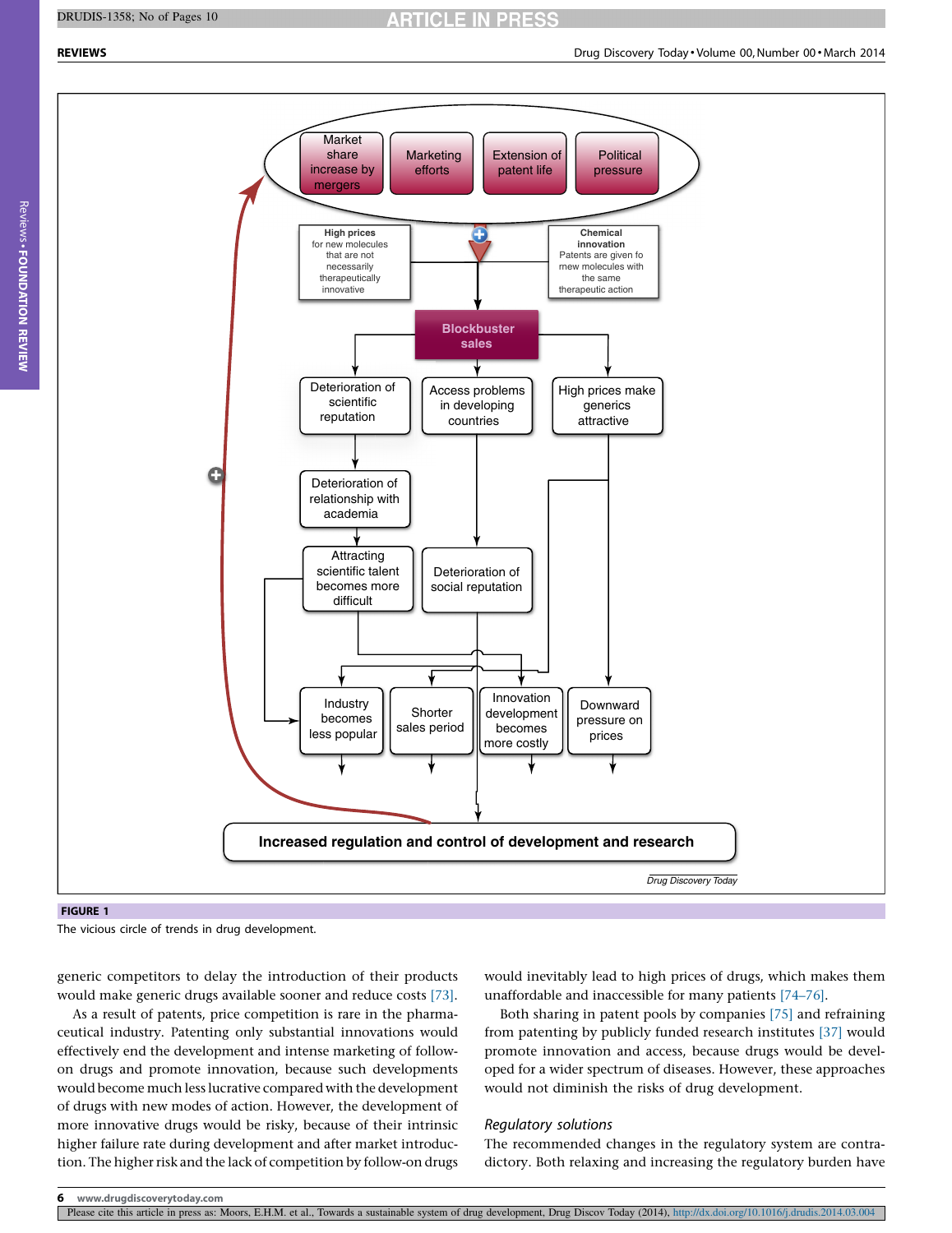**ARTICLE IN PRES** 

#### <span id="page-6-0"></span>Drug Discovery Today - Volume 00, Number 00 - March 2014 REVIEWS

|--|

| The impact of reform measures on sustainable drug development: a literature study |                                                                |                                                  |                                        |                                           |                                         |                  |  |
|-----------------------------------------------------------------------------------|----------------------------------------------------------------|--------------------------------------------------|----------------------------------------|-------------------------------------------|-----------------------------------------|------------------|--|
| <b>Reforms</b>                                                                    | <b>Measures</b>                                                | Impact parameters <sup>a</sup>                   |                                        |                                           |                                         | <b>Refs</b>      |  |
|                                                                                   |                                                                | <b>Effects on</b><br>risk of drug<br>development | <b>Effects on</b><br><b>innovation</b> | <b>Effects on</b><br>costs for<br>society | <b>Effects on</b><br>access to<br>drugs |                  |  |
| <b>Technological</b><br>changes                                                   | Rationalizing drug development                                 |                                                  | $\uparrow$                             |                                           |                                         | [5,56]           |  |
|                                                                                   | Repurposing                                                    |                                                  |                                        | $\uparrow \uparrow$                       | $\downarrow\downarrow$                  | $[57 - 59]$      |  |
|                                                                                   | Medicalizing pharmaceutical<br>research within industry        | 1                                                | $\uparrow$                             | $\overline{\phantom{0}}$                  | L.                                      | [60]             |  |
| Organizational<br>changes                                                         | Mergers and acquisitions                                       | $\qquad \qquad -$                                | $\downarrow \downarrow$                | $\uparrow\uparrow$                        | $\downarrow\downarrow$                  | [61]             |  |
|                                                                                   | Break up pharmaceutical research units                         |                                                  |                                        |                                           |                                         | $[15]$           |  |
|                                                                                   | Public-private collaboration                                   |                                                  |                                        | $\equiv$                                  | $\equiv$                                | $[56, 62 - 64]$  |  |
|                                                                                   | Precompetitive research                                        |                                                  |                                        | $\overline{a}$                            | L.                                      | [65]             |  |
|                                                                                   | Open-access drug development                                   |                                                  | $\uparrow \uparrow$                    | $\sim$                                    |                                         | [24,38,61,66,67] |  |
|                                                                                   | Drug development within academia<br>and/or research institutes |                                                  | Ť                                      | $\overline{\phantom{0}}$                  | 11                                      | [12, 37, 68, 69] |  |
| <b>Changes in patent</b><br>system                                                | Increased length of patent and/or data protection              | $\overline{\phantom{a}}$                         | $\overline{\phantom{0}}$               | $\uparrow \uparrow$                       | $\downarrow\downarrow$                  | [70, 71]         |  |
|                                                                                   | Reduced length of patent protection                            |                                                  |                                        | $\sim$                                    | J.                                      | [70, 71]         |  |
|                                                                                   | Relaxed patent rules in developing world                       |                                                  |                                        | $\overline{\phantom{0}}$                  | $\uparrow \uparrow$                     | [12, 72]         |  |
|                                                                                   | Restrict pay for delay                                         | $\uparrow$                                       | 1                                      | $\perp$                                   | ↑                                       | $[73]$           |  |
|                                                                                   | Restrict patents to substantial innovation                     | $\uparrow \uparrow$                              | ŤÎ                                     | $\uparrow \uparrow$                       | $\downarrow\downarrow$                  | $[74 - 76]$      |  |
|                                                                                   | No intellectual property protections<br>for public research    | $\equiv$                                         | $\uparrow \uparrow$                    |                                           | ↑                                       | $[37]$           |  |
|                                                                                   | Patent pools                                                   | $\qquad \qquad -$                                | $\uparrow$                             | $\overline{\phantom{a}}$                  |                                         | [75]             |  |
| <b>Changes in regulatory</b><br>system                                            | Earlier approval                                               | $\uparrow$                                       | $\equiv$                               | $\uparrow$                                | $\uparrow$                              | [12, 44, 77, 78] |  |
|                                                                                   | Include evaluation of value in marketing<br>authorization      | $\uparrow \uparrow$                              | $\uparrow \uparrow$                    | $\uparrow \uparrow$                       | $\downarrow \downarrow$                 | [12,77,80]       |  |
|                                                                                   | Stricter marketing rules                                       | $\uparrow$                                       | $\uparrow$                             | $\uparrow \uparrow$                       | T                                       | $[77]$           |  |
|                                                                                   | More self-regulation                                           | $\uparrow\uparrow$                               | $\uparrow$                             | $\overline{\phantom{0}}$                  | $\equiv$                                | [81]             |  |
| <b>Changes in reimbursement</b><br>and/or access                                  | Price controls                                                 | $\uparrow$                                       | $\overline{a}$                         | $\downarrow$                              | $\uparrow$                              | [12, 81]         |  |
|                                                                                   | Innovation rewards (buy-out pricing)                           | $\uparrow \uparrow$                              | $\uparrow \uparrow$                    | $\uparrow\uparrow$                        |                                         | [12, 38, 69]     |  |
|                                                                                   | Tiered global pricing                                          | $\equiv$                                         |                                        | J.                                        | ↑                                       | $[12]$           |  |
|                                                                                   | Disease burden incentive system                                | J                                                | Ħ                                      | $\overline{\phantom{m}}$                  | 11                                      | $[12]$           |  |
|                                                                                   | Advanced market commitment                                     |                                                  | $\uparrow$                             | $\equiv$                                  | $\uparrow\uparrow$                      | [69]             |  |
| Social and/or<br>political changes                                                | More emphasis on care than cure and/or<br>on prevention        | $\uparrow\uparrow$                               | $\perp$                                | ↑                                         | $\equiv$                                | [82]             |  |
|                                                                                   | Optimize drug use                                              | $\equiv$                                         |                                        |                                           | $\equiv$                                | [83]             |  |
|                                                                                   |                                                                |                                                  |                                        |                                           |                                         |                  |  |

 $a$ -, no effect;  $\uparrow$  or  $\downarrow$  some positive or negative effect;  $\uparrow$  or  $\downarrow \downarrow$  substantial positive or negative effect;  $\uparrow \uparrow$  or  $\downarrow \downarrow \downarrow$  maximal positive/negative effect.

been suggested. Earlier drug approval, before the full clinical benefit has been demonstrated, is being promoted by both industry and policy makers as a way to foster innovation [\[12,77,78\].](#page-8-0) Carefully designed regulatory and pharmacovigilance strategies to optimize risk management by taking a case-by-case approach should determine an optimal toolkit to establish adequately the benefit:risk profile of innovative drugs, such as biopharmaceuticals [\[79\]](#page-9-0). Furthermore, developments such as real-life data utilizing electronic health records are regarded as innovative methods to compare and evaluate the performance of new medicines after market approval. These methods could shorten the time needed to bring a drug to the market, while ensuring safety through active post-marketing surveillance [\[44\].](#page-9-0) However, earlier approval would not affect the risks of drug development, and would lengthen the exclusive marketing period (and, therefore, the costs) of such drugs.

Developments such as the Affordable Care Act in the USA can have a huge impact on the pharmaceutical sector, because with this shift from unit-pricing to value-based purchasing, new drugs will be priced based on the value healthcare payers give to them. There are many advocates for including the value of new drugs compared with existing therapies in the marketing authorization procedure [\[12,77,80\]](#page-8-0). This strategy would not only provide a major incentive to develop innovative drugs that meet this demand, but would also increase the risks of development because their authorization is less certain, inevitably leading to higher prices and reduced access. Stricter marketing rules would reduce the use of new drugs, increase prices and reduce access.

Self-regulation by itself would not reduce the required safety, efficacy and quality evaluations, and would make pharmaceutical companies more vulnerable to legal action regarding adverse effects [\[81\].](#page-9-0) The risks of drug development would increase and

www.drugdiscoverytoday.com 7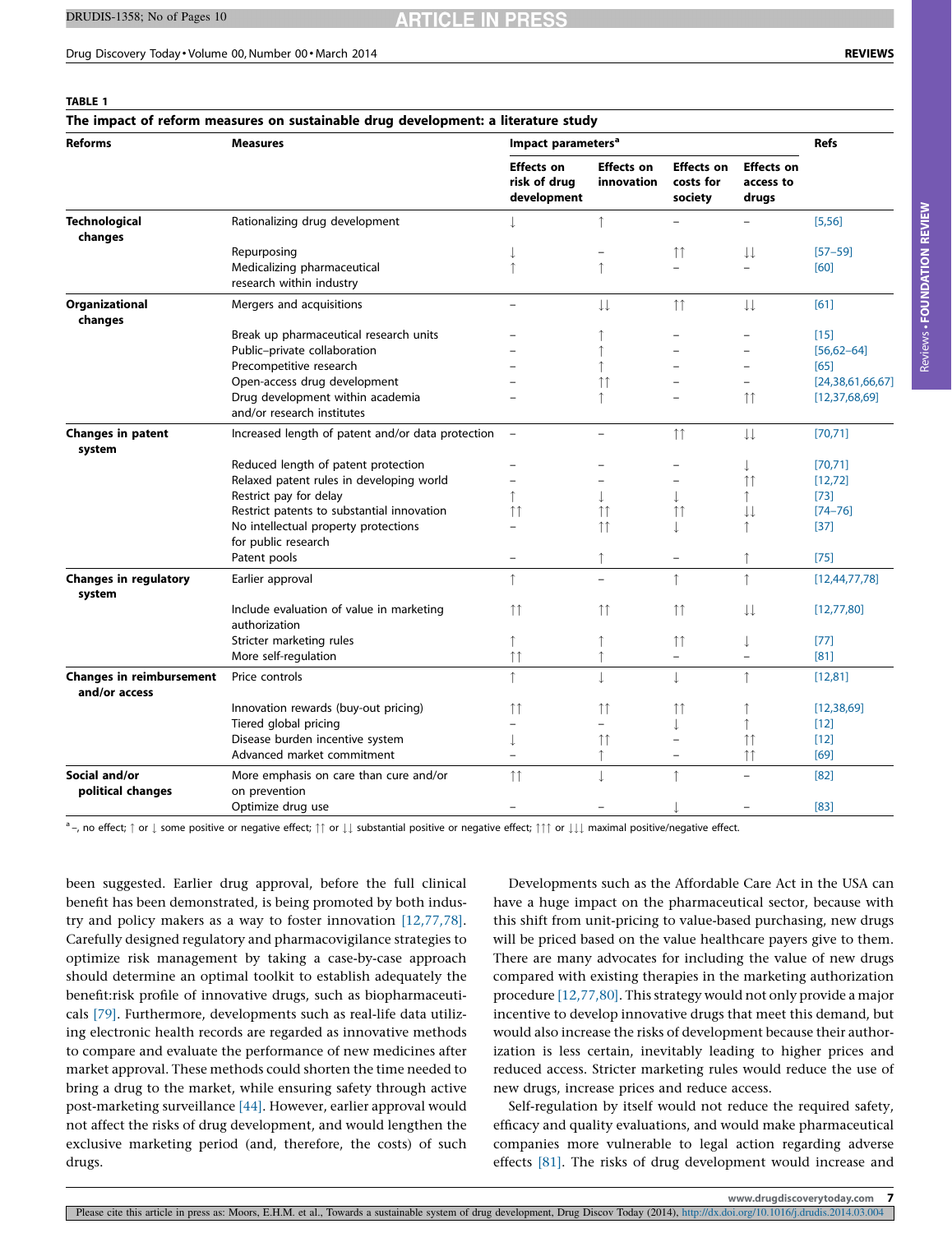innovation would suffer because companies would avoid developing drugs with an unpredictable safety profile.

#### Changes in reimbursement

Creative solutions have been suggested to increase access to medicines in both the developed and the developing world. Price controls, whether enacted directly or indirectly by restricting reimbursement per quality-adjusted life year, are not accepted on ideological grounds (e.g. in the USA), or are difficult to implement because of differences in national health systems (e.g. in Europe) [\[12,81\].](#page-8-0) Although they would reduce costs, they would have a negative effect on the other parameters of a sustainable drug development system.

A tiered pricing system would affect access in the developing world [\[12\]](#page-8-0), but would have no influence on the risks associated with drug development or on innovation. Awarding a prize for innovation  $[12,38,69]$  as an alternative to a patent would make useful new drugs widely available and be an incentive for innovation. However, because of uncertainty regarding whether a new drug would be given an award, drug development would remain a risky enterprise.

Schemes that restrict reimbursement if a drug is effective in individual cases or reward manufacturers on the basis of reduction of disease burden in a population [\[12\]](#page-8-0) would not reduce the risks involved in development or the costs of the drugs, but would positively influence innovation and access. The most interesting reimbursement system has been introduced by the Melissa and Bill Gates Foundation, which guarantees markets for specific new vaccines and drugs, particularly in the developing world [\[69\]](#page-9-0). This system would provide access to specific drugs and vaccines for specified populations, but would not lead to a sustainable system of drug development.

#### Social and/or political changes

The final group of reforms considered was social and political changes, including more emphasis on prevention [\[82\],](#page-9-0) lowering the expectation of a cure for everything in the future, or optimizing the use of existing drugs [\[83\].](#page-9-0) However, the notion that prevention is cheaper than cure might be true for specific interventions, such as vaccinations, but cannot be generalized. If not all types or levels of cure were accepted, the risk of developing new drugs would increase, innovation would decrease and the fewer accepted drugs would be more expensive. Optimizing the use of existing drugs might reduce costs, but implies a status with no risks but also no innovation.

We conclude that all of the suggested changes only mitigate the symptoms of the failure of the current system of drug development. None of them provide a permanent cure for all of the root problems inherent in the current system (i.e. lack of innovation, high prices, inequalities in access and over-regulation). These problems are strongly interrelated. Regulations make drug development expensive and risky and only allow large pharmaceutical companies to develop new drugs. This monopoly enables companies to charge high prices. Pharmaceutical companies have become increasingly dependent on high prices for their survival because of the lack of new drugs in their development pipelines. Finally, the consequences

are excessive incentives towards developing follow-on drugs, and inequalities in access, especially in the developing world.

### Putting it all together

There appears to be no reform that would have a substantial positive effect on either the societal costs of drugs or the risks of drug development by itself. Only a balanced combination of the reforms suggested would lead to a sustainable system of drug development. In our view, the decisive actions leading to the failure of the current system were: (i) the start of drug patenting by pharmaceutical companies during the mid-20th century; (ii) the introduction of comprehensive and strict regulatory systems following the thalidomide tragedy in 1961; (iii) and the introduction of data protection by the Hatch–Waxman Act of 1984. These mechanisms were the basis of the decades-long, exclusive, successful position of the pharmaceutical industry in drug development. However, this monopoly should be reconsidered now that the golden age of the pharmaceutical industry is over. We believe that the transition to a sustainable system of drug development requires reformation of the regulatory and patent systems, and a shift of responsibility for the discovery and clinical evaluation of new drugs to the public sector.

Given that more payers are founding their reimbursement policies on the evaluation of the effectiveness of a drug, the evaluation of the clinical effects of a new drug for marketing authorizations, as done by the European Medicines Agency and the FDA should become complementary. In 2004, Taylor et al. discussed the inclusion of cost-effectiveness as a fourth hurdle in licensing requirements [\[84\]](#page-9-0). A recent WHO study on priority medicines for Europe and the world indicates that the systems for market authorization and reimbursement decisions not only have different roles and involve various institutions, but are also closely interlinked. In combination, these systems have to function in such a way that they balance the need for new 'safe', 'effective' and 'affordable' medicines and innovations needed in these related areas. Thus, instead of a single-market authorization or a single reimbursement decisions, multiple decisions over time might be necessary to respond to new knowledge produced, using real-life data. Thus, new methods for evidence generation, benefit:risk assessment and regulatory dialog are needed to support regulatory policy [\[44\].](#page-9-0) Drug regulatory systems should concentrate on quality issues, manufacturing and distribution, which can be considered the weakest link in the chain from invention to patients. In 2008, more than 3600 incidents in manufacturing were reported to the FDA [\[85\].](#page-9-0) A less expensive marketing authorization process would result in fewer entry barriers for small companies, and would lead to more competition. The possibilities for patenting drugs should be as restricted as possible to protect intellectual property associated with substantive innovations, but should also allow competition. By curtailing the exclusivity of the pharmaceutical industry, a more free market for drugs would be created. Herein, pharmaceutical companies would compete at the level of production and distribution, as is the case in the generic drug industry, with less incentive for patenting because products would be sold at the manufacturing price. The patent system would no longer be interesting to the pharmaceutical industry. This transformation would secure the lowest possible prices for all

Please cite this article in press as: Moors, E.H.M. et al., Towards a sustainable system of drug development, Drug Discov Today (2014), <http://dx.doi.org/10.1016/j.drudis.2014.03.004>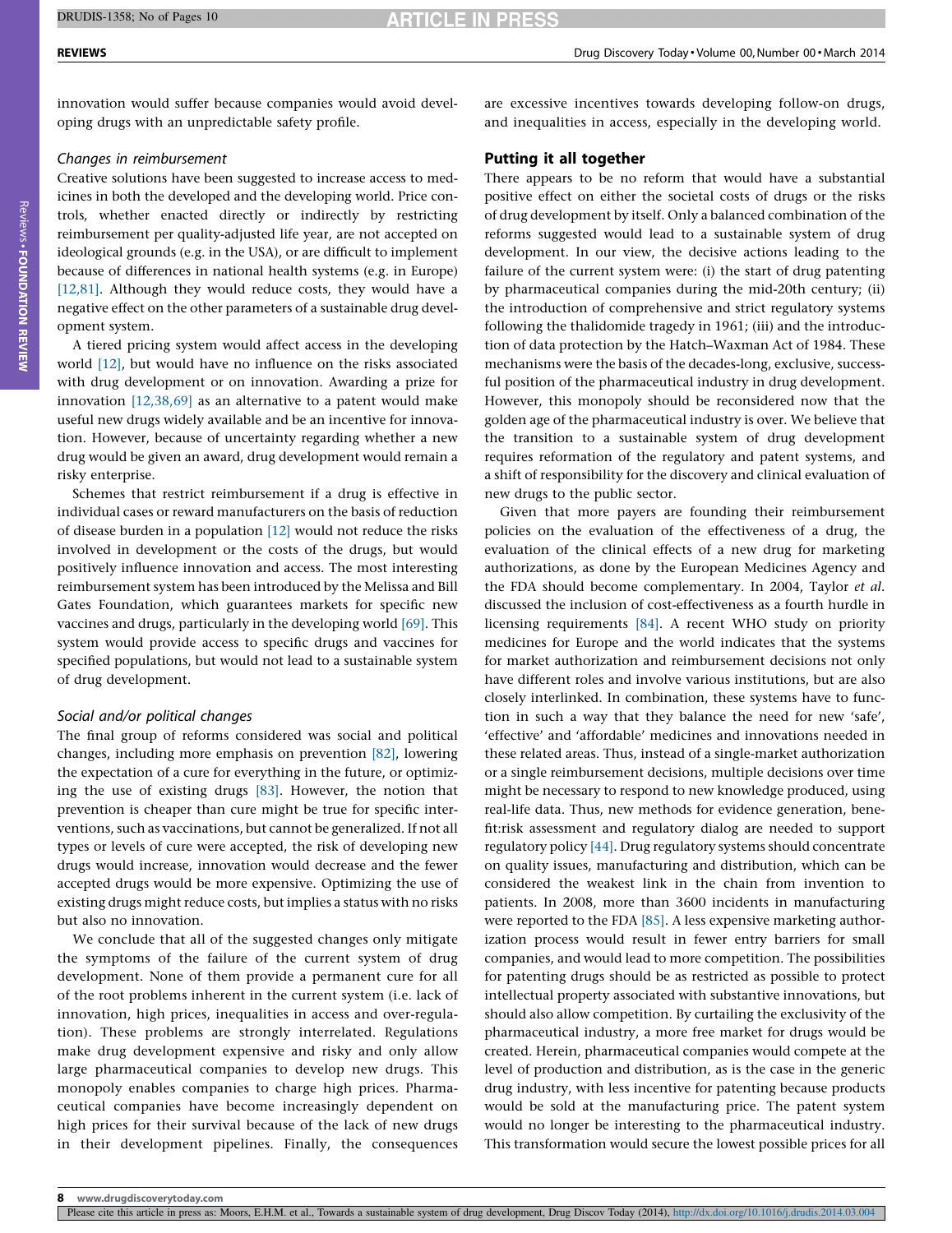<span id="page-8-0"></span>Drug Discovery Today - Volume 00, Number 00 - March 2014 REVIEWS

drugs, would save the world hundreds of billions of dollars, and would enormously increase access to drugs.

In our sustainable system, a structural reform would take place; the medical and scientific community in universities and other public research institutions would have a larger responsibility for the discovery, development and evaluation of the efficacy and safety of new drugs. Scientific research should be funded by public money, and all results should be made publicly available. The biomedical world already has the resources to take on this responsibility, as shown in other areas of medical intervention. In fact, new innovative surgical procedures are now being developed and tested in patients after the trials have been approved by ethical committees and their efficacy is published in the scientific literature. Professional bodies make the guidelines in which the best treatments are recommended, without patents being involved in novel surgical procedures. Why should the situation with new drugs be any different? More than the pharmaceutical industry, the scientific community will concentrate exclusively on drugs with a potential added value. This reform would also bring medical problems central to the development process, a precondition for the development of affordable personalized medicine, which is the biggest promise of new scientific developments.

The current system of drug development rewards fast improvements on the short term, which leads to risk-avoiding incremental innovation behavior of pharmaceutical companies. Currently, the academic institutions themselves are not (yet) capable of developing radical ground-breaking pharmaceutical innovations on their own. Therefore, public–private partnerships are becoming increasingly important. Pharmaceutical companies have to put more effort in to collaborating with academia, governmental and nongovernmental organizations, fellow life sciences companies and other stakeholders, such as regulators and patient groups, to tackle precompetitive challenges collectively [1]. Indeed a worldwide growth of public–private partnerships is visible, focusing on early, translational and product development research with successes, such as the European Innovative Medicines Initiative (IMI) and the European Federation of Pharmaceutical Industries and Associations (EFPIA) [\[44\]](#page-9-0).

The market exclusivity offered by patents and data exclusivity is claimed by the pharmaceutical industry to be necessary for companies to recoup their large investments in research and development. In a world without drug patents, the research and development would be performed by public funds and would be accessible to all parties, and so these investments by industry would no longer be necessary.

To realize a transition to such a sustainable model of drug development, various activities in the current drug development system must be transformed. A sustainable drug innovation system requires novel forms of cooperation within and across the value chain, an open exchange of information, and innovation through various global knowledge networks without any patent restrictions. Drug development should be guided by expectations, research outcomes and policy targets, instead of by commercial gains alone.

#### References

- 1 PWC (2012) From Vision to Decision. Pharma 2020 Report. Price [Waterhouse](http://refhub.elsevier.com/S1359-6446(14)00081-6/sbref0005) Coopers
- 2 Kola, I. and Landis, J. (2004) Can the [pharmaceutical](http://refhub.elsevier.com/S1359-6446(14)00081-6/sbref0010) industry reduce attrition rates? Nat. Rev. Drug Discov. 3, [711–715](http://refhub.elsevier.com/S1359-6446(14)00081-6/sbref0010)
- 3 [Arrowsmith,](http://refhub.elsevier.com/S1359-6446(14)00081-6/sbref0015) J. and Miller, P. (2013) Trial watch: Phase II and Phase III attrition rates [2011–2012.](http://refhub.elsevier.com/S1359-6446(14)00081-6/sbref0015) Nat. Rev. Drug Discov. 12, 569
- 4 Munos, B. (2009) Lessons from 60 years of [pharmaceutical](http://refhub.elsevier.com/S1359-6446(14)00081-6/sbref0020) innovation. Nat. Rev. Drug Discov. 8, [959–968](http://refhub.elsevier.com/S1359-6446(14)00081-6/sbref0020)
- 5 Paul, S.M. et al. (2010) How to improve R&D productivity: the [pharmaceutical](http://refhub.elsevier.com/S1359-6446(14)00081-6/sbref0025) industry's grand [challenge.](http://refhub.elsevier.com/S1359-6446(14)00081-6/sbref0025) Nat. Rev. Drug Discov. 9, 203–214
- 6 Pammolli, F. et al. (2011) The productivity crisis in [pharmaceutical](http://refhub.elsevier.com/S1359-6446(14)00081-6/sbref0030) R&D. Nat. Rev. Drug Discov. 10, [428–438](http://refhub.elsevier.com/S1359-6446(14)00081-6/sbref0030)
- 7 The Congress of the United States [Congressional](http://refhub.elsevier.com/S1359-6446(14)00081-6/sbref0035) Budget Office (2006) Research and Development in the [Pharmaceutical](http://refhub.elsevier.com/S1359-6446(14)00081-6/sbref0035) Industry. United States Congressional Budget **[Office](http://refhub.elsevier.com/S1359-6446(14)00081-6/sbref0035)**
- 8 Wood, A.J. (2006) A proposal for radical changes in the [drug-approval](http://refhub.elsevier.com/S1359-6446(14)00081-6/sbref0040) process. N. Engl. J. Med. 355, [618–623](http://refhub.elsevier.com/S1359-6446(14)00081-6/sbref0040)
- 9 Grootendorst, P. et al. (2011) New approaches to rewarding [pharmaceutical](http://refhub.elsevier.com/S1359-6446(14)00081-6/sbref0045) [innovation.](http://refhub.elsevier.com/S1359-6446(14)00081-6/sbref0045) CMAJ 183, 681–685
- 10 DiMasi, J.A. et al. (2004) The economics of follow-on drug [development:](http://refhub.elsevier.com/S1359-6446(14)00081-6/sbref0050) trends in entry rates and the timing of development. [Pharmacoeconomics](http://refhub.elsevier.com/S1359-6446(14)00081-6/sbref0050) 22, [1–14](http://refhub.elsevier.com/S1359-6446(14)00081-6/sbref0050)
- 11 Olfson, M. and Marcus, S.C. (2013) Decline in [placebo-controlled](http://refhub.elsevier.com/S1359-6446(14)00081-6/sbref0055) trial results suggests new directions for comparative [effectiveness](http://refhub.elsevier.com/S1359-6446(14)00081-6/sbref0055) research. Health Affairs 32, [1116–1125](http://refhub.elsevier.com/S1359-6446(14)00081-6/sbref0055)
- 12 Barton, J.H. and Emmanuel, E.J. (2005) The patent-based [pharmaceutical](http://refhub.elsevier.com/S1359-6446(14)00081-6/sbref0060) [development](http://refhub.elsevier.com/S1359-6446(14)00081-6/sbref0060) process. JAMA 26, 2075–2082
- 13 Morgan, S. et al. (2011) The costs of drug [development:](http://refhub.elsevier.com/S1359-6446(14)00081-6/sbref0065) a systematic review. Health [Policy](http://refhub.elsevier.com/S1359-6446(14)00081-6/sbref0065) 100, 4–17
- 14 Gøtzsche, C. (2013) [Developing](http://refhub.elsevier.com/S1359-6446(14)00081-6/sbref0070) a new drug costs less than \$100m, not \$900m. BMJ [246,](http://refhub.elsevier.com/S1359-6446(14)00081-6/sbref0070) 398
- 15 Garnier, J.P. (2008) [Rebuilding](http://refhub.elsevier.com/S1359-6446(14)00081-6/sbref0075) the R&D engine in big pharma. Harv. Bus. Rev. 86, [68–70](http://refhub.elsevier.com/S1359-6446(14)00081-6/sbref0075)
- 16 Friedman, M. et al. (1999) The safety of newly approved [medicines:](http://refhub.elsevier.com/S1359-6446(14)00081-6/sbref0080) do recent market removals mean there is a problem? JAMA 281, [1728–1734](http://refhub.elsevier.com/S1359-6446(14)00081-6/sbref0080)
- 17 Bauchner, H. and [Fontanarosa,](http://refhub.elsevier.com/S1359-6446(14)00081-6/sbref0085) P.B. (2013) Restoring confidence in the [pharmaceutical](http://refhub.elsevier.com/S1359-6446(14)00081-6/sbref0085) industry. JAMA 309, 607–609
- 18 [Sepkowitz,](http://refhub.elsevier.com/S1359-6446(14)00081-6/sbref0090) K.A. (2011) History of Medicine: one hundred years of Salvarsan. N. Engl. J. Med. 365, [291–293](http://refhub.elsevier.com/S1359-6446(14)00081-6/sbref0090)
- 19 Federal Trade [Commission](http://refhub.elsevier.com/S1359-6446(14)00081-6/sbref0095) (1958) Economic Report on Antibiotics Manufacture. Federal Trade [Commission](http://refhub.elsevier.com/S1359-6446(14)00081-6/sbref0095)
- 20 Comanor, W. (1964) Research and competitive product [differentiation](http://refhub.elsevier.com/S1359-6446(14)00081-6/sbref0100) in the [pharmaceutical](http://refhub.elsevier.com/S1359-6446(14)00081-6/sbref0100) industry in the United States. Economica 31, 372–384
- 21 Hawtorn, F. (2005) The Merck Druggernaut: The Inside Story of a [Pharmaceutical](http://refhub.elsevier.com/S1359-6446(14)00081-6/sbref0105) Giant. [Wiley](http://refhub.elsevier.com/S1359-6446(14)00081-6/sbref0105)
- 22 Mahlich, J.C. (2010) Patents and performance in the Japanese [pharmaceutical](http://refhub.elsevier.com/S1359-6446(14)00081-6/sbref0110) industry: an [institution-based](http://refhub.elsevier.com/S1359-6446(14)00081-6/sbref0110) view. Asia Pac. J. Manag. 27, 99–113
- 23 Gold, E.R. et al. (2009) Are patents impeding medical care and [innovation?](http://refhub.elsevier.com/S1359-6446(14)00081-6/sbref0115) PLoS Med. 7, [e1000208](http://refhub.elsevier.com/S1359-6446(14)00081-6/sbref0115)
- 24 Munos, B. (2010) Can open-source drug R&D repower [pharmaceutical](http://refhub.elsevier.com/S1359-6446(14)00081-6/sbref0120) innovation? Clin. [Pharmacol.](http://refhub.elsevier.com/S1359-6446(14)00081-6/sbref0120) Ther. 87, 534–536
- 25 European Commission (2009) [Pharmaceutical](http://refhub.elsevier.com/S1359-6446(14)00081-6/sbref0125) Sector Inquiry Final Report. DG Competition. European [Commission](http://refhub.elsevier.com/S1359-6446(14)00081-6/sbref0125)
- 26 Woodcock, J. et al. (2011) [Development](http://refhub.elsevier.com/S1359-6446(14)00081-6/sbref0130) of novel combination therapies. N. Engl. J. Med. 364, [985–987](http://refhub.elsevier.com/S1359-6446(14)00081-6/sbref0130)
- 27 Ebbers, H.C. et al. (2012) Effective [pharmaceutical](http://refhub.elsevier.com/S1359-6446(14)00081-6/sbref0135) regulation needs alignment with doctors. Drug Discov. Today 17, [100–103](http://refhub.elsevier.com/S1359-6446(14)00081-6/sbref0135)
- 28 Forda, S.R. et al. (2013) Priorities for improving drug research, [development](http://refhub.elsevier.com/S1359-6446(14)00081-6/sbref0140) and [regulation.](http://refhub.elsevier.com/S1359-6446(14)00081-6/sbref0140) Nat. Rev. Drug Discov. 12, 247–248
- 29 [Breckenridge,](http://refhub.elsevier.com/S1359-6446(14)00081-6/sbref0145) A. et al. (2013) Evolution of regulatory frameworks. Nat. Rev. Drug [Discov.](http://refhub.elsevier.com/S1359-6446(14)00081-6/sbref0145) 10, 3–4
- 30 Tansey, E.M. (2002) Medicines and men: [Burroughs,](http://refhub.elsevier.com/S1359-6446(14)00081-6/sbref0150) Wellcome & Co, and the British drug [industry](http://refhub.elsevier.com/S1359-6446(14)00081-6/sbref0150) before the Second World War. J. R. Soc. Med. 95, 411–416
- 31 Gabriel, J.M. (2009) A thing patented is a thing [divulged:](http://refhub.elsevier.com/S1359-6446(14)00081-6/sbref0155) Francis E. Stewart, George S. Davis, and the legitimization of intellectual property rights in [pharmaceutical](http://refhub.elsevier.com/S1359-6446(14)00081-6/sbref0155) [manufacturing,](http://refhub.elsevier.com/S1359-6446(14)00081-6/sbref0155) 1879–1911. J. Hist. Med. Allied Sci. 64, 135–172
- 32 Oudshoorn, N. (1993) United we stand: the [pharmaceutical](http://refhub.elsevier.com/S1359-6446(14)00081-6/sbref0160) industry, laboratory and clinic in the [development](http://refhub.elsevier.com/S1359-6446(14)00081-6/sbref0160) of sex hormones into scientific drugs. Sci. Technol. [Hum.](http://refhub.elsevier.com/S1359-6446(14)00081-6/sbref0160) Val. 18, 5–24

www.drugdiscoverytoday.com 9